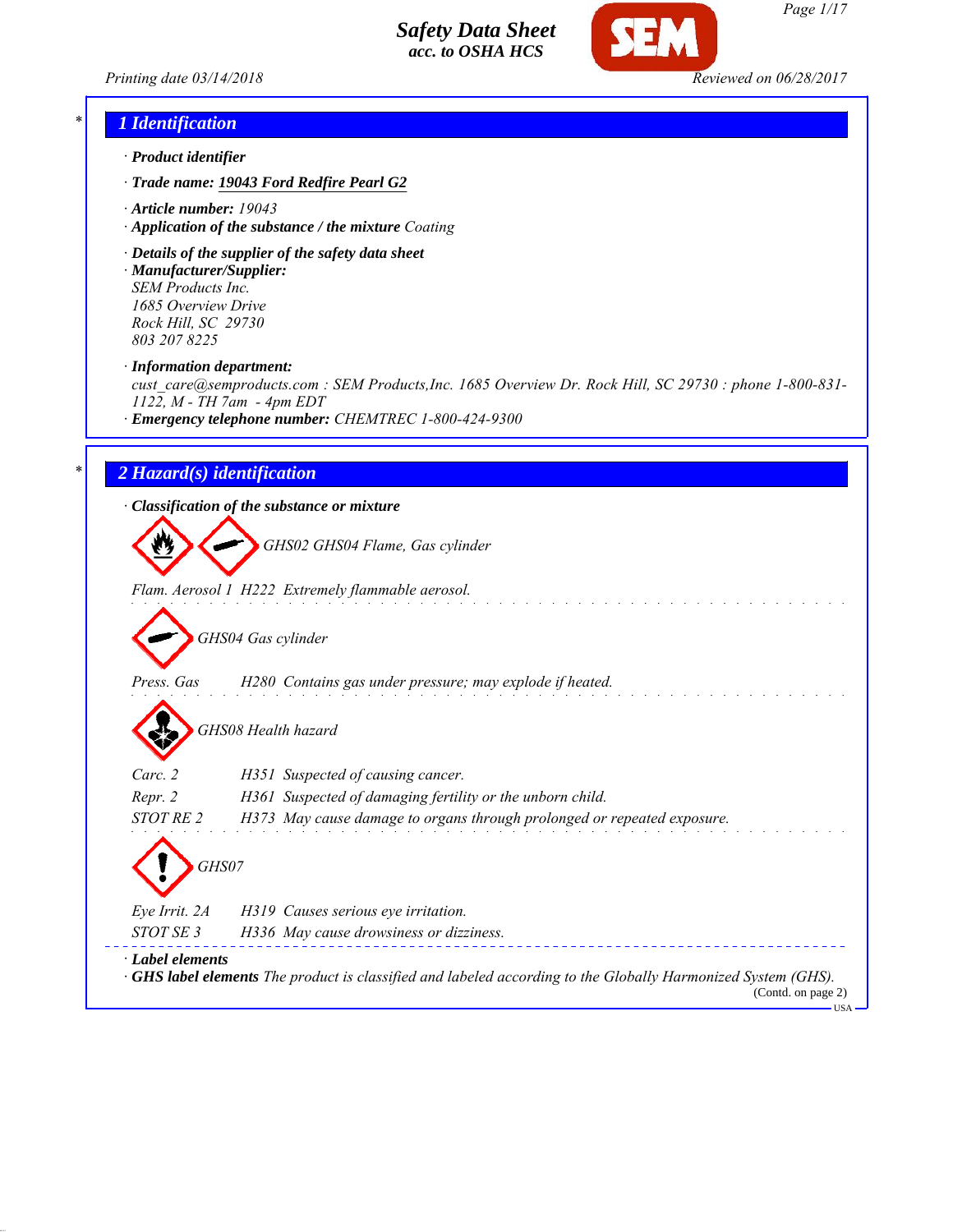*Printing date 03/14/2018 Reviewed on 06/28/2017*

*Page 2/17*

*Trade name: 19043 Ford Redfire Pearl G2*



(Contd. on page 3) USA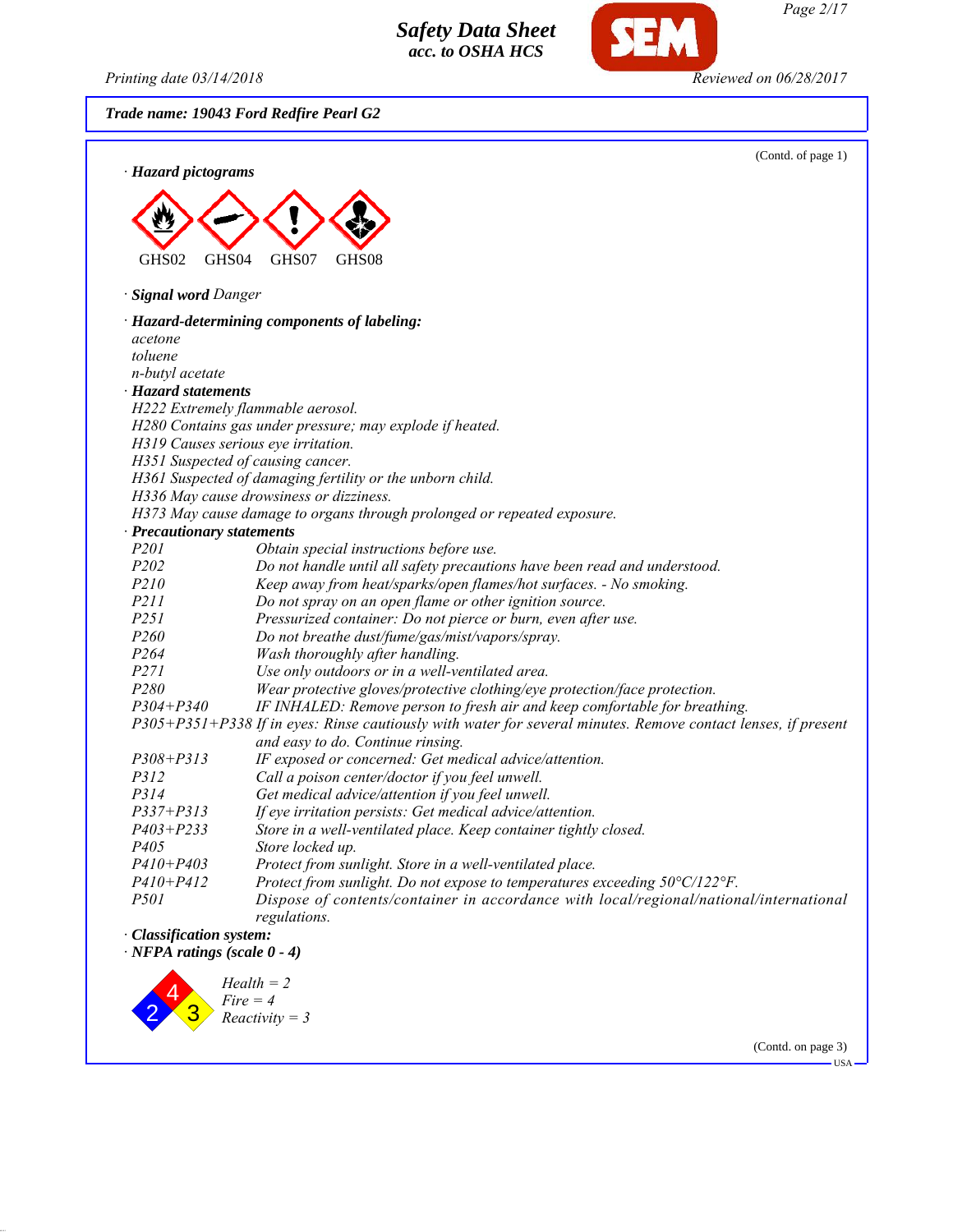*Printing date 03/14/2018 Reviewed on 06/28/2017*

### *Trade name: 19043 Ford Redfire Pearl G2*

(Contd. of page 2)

*· HMIS-ratings (scale 0 - 4)*



*· Other hazards*

*· Results of PBT and vPvB assessment*

- *· PBT: Not applicable.*
- *· vPvB: Not applicable.*

#### *\* 3 Composition/information on ingredients*

*· Chemical characterization: Mixtures*

*· Description:*

*Mixture: consisting of the following components. Weight percentages*

| · Dangerous components: |                                                  |                   |
|-------------------------|--------------------------------------------------|-------------------|
|                         | $67-64-1$ acetone                                | $13 - 30\%$       |
|                         | 68476-86-8 Petroleum gases, liquefied, sweetened | $13 - 30%$        |
|                         | $\sqrt{123-86-4}$ n-butyl acetate                | $10 - 13%$        |
|                         | 108-65-6 2-methoxy-1-methylethyl acetate         | $10 - 13%$        |
|                         | $\boxed{110-19-0}$ isobutyl acetate              | $5 - 7\%$         |
| 108-88-3 toluene        |                                                  | $5 - 7\%$         |
|                         | 763-69-9 ethyl 3-ethoxypropionate                | $1.5 - 5\%$       |
|                         | $111$ -76-2 2-butoxyethanol                      | $1 - 1.5\%$       |
| $1330 - 20 - 7$ xylene  |                                                  | $1 - 1.5\%$       |
|                         | $108-10-1$ 4-methylpentan-2-one                  | $≥0.1-S1%$        |
|                         | 100-41-4 ethylbenzene                            | $\geq 0.1 - 51\%$ |

#### *\* 4 First-aid measures*

*· Description of first aid measures*

- *· After inhalation: Supply fresh air; consult doctor in case of complaints.*
- *· After skin contact: Generally the product does not irritate the skin.*

*· After eye contact:*

*Rinse opened eye for several minutes under running water. If symptoms persist, consult a doctor.*

- *· After swallowing: If symptoms persist consult doctor.*
- *· Information for doctor:*

*· Most important symptoms and effects, both acute and delayed No further relevant information available.*

- *· Indication of any immediate medical attention and special treatment needed*
- *No further relevant information available.*

(Contd. on page 4)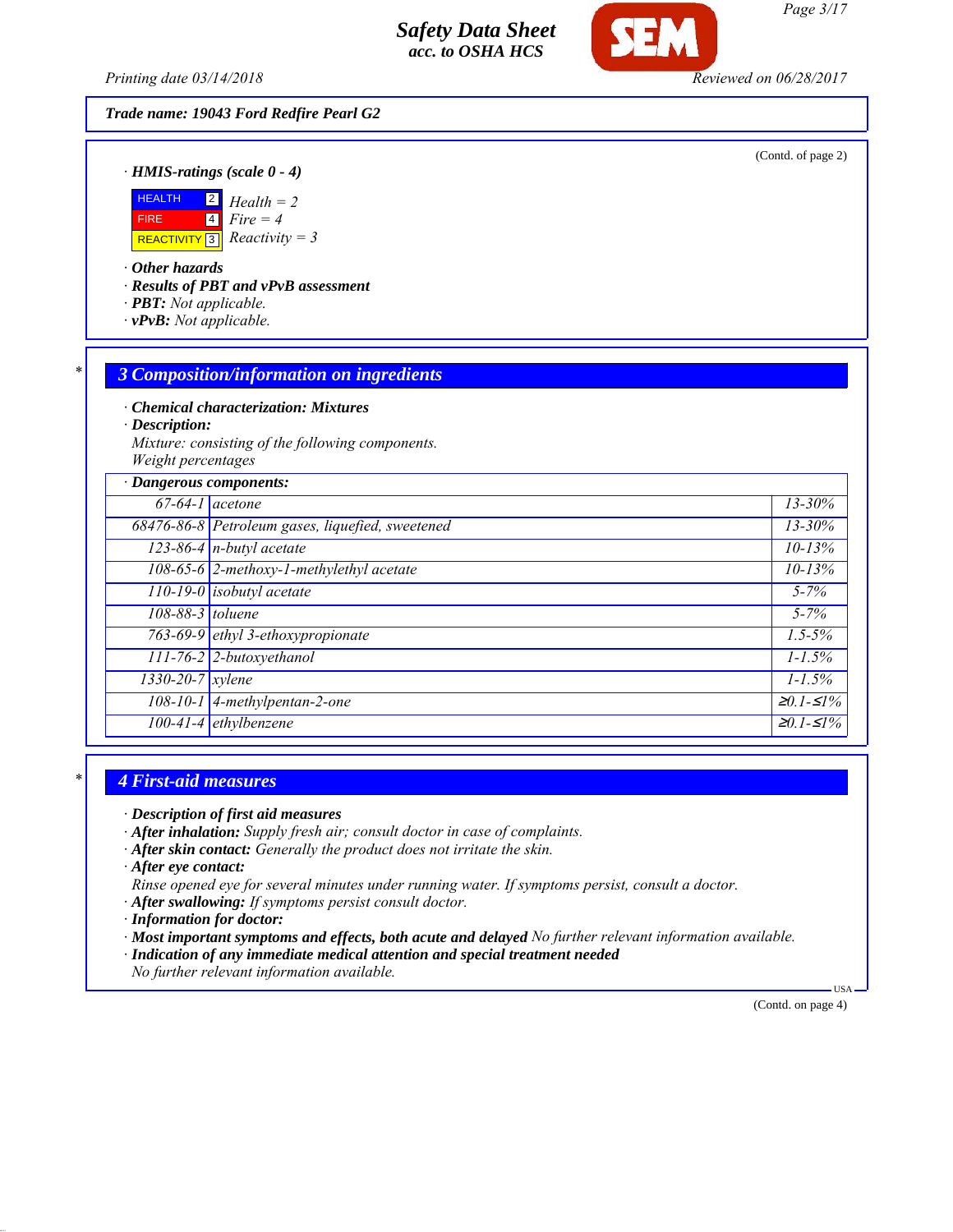*Printing date 03/14/2018 Reviewed on 06/28/2017*

*Trade name: 19043 Ford Redfire Pearl G2*

(Contd. of page 3)

### *\* 5 Fire-fighting measures*

- *· Extinguishing media*
- *· Suitable extinguishing agents:*
- *CO2, extinguishing powder or water spray. Fight larger fires with water spray or alcohol resistant foam.*
- *· Special hazards arising from the substance or mixture No further relevant information available.*
- *· Advice for firefighters*
- *· Protective equipment: Wear self-contained respiratory protective device.*

#### *\* 6 Accidental release measures*

- *· Personal precautions, protective equipment and emergency procedures Wear protective equipment. Keep unprotected persons away.*
- *· Environmental precautions: Do not allow to enter sewers/ surface or ground water.*

#### *· Methods and material for containment and cleaning up:*

*Dispose contaminated material as waste according to item 13.*

*Ensure adequate ventilation.*

#### *· Reference to other sections*

*See Section 7 for information on safe handling.*

- *See Section 8 for information on personal protection equipment.*
- *See Section 13 for disposal information.*

#### *· Protective Action Criteria for Chemicals*

| $67-64-1$ acetone                              | 200 ppm                         |
|------------------------------------------------|---------------------------------|
| $123-86-4$ n-butyl acetate                     | 5 ppm                           |
| 108-65-6 2-methoxy-1-methylethyl acetate       | 50 ppm                          |
| $110-19-0$ isobutyl acetate                    | $450$ ppm                       |
| 108-88-3 toluene                               | 67 ppm                          |
| 763-69-9 ethyl 3-ethoxypropionate              | $1.6$ ppm                       |
| 111-76-2 2-butoxyethanol                       | 60 ppm                          |
| $1330 - 20 - 7$ <i>xylene</i>                  | $\overline{1}30$ ppm            |
| $108-10-1$ 4-methylpentan-2-one                | $\overline{75}$ ppm             |
| $110-43-0$ heptan-2-one                        | $\overline{150}$ ppm            |
| 7631-86-9 silicon dioxide, chemically prepared | $18 \text{ mg/m}^3$             |
| $100-41-4$ ethylbenzene                        | $\overline{33}$ ppm             |
| $71 - 36 - 3$ butan-1-ol                       | 60 ppm                          |
| 13463-67-7 titanium dioxide                    | $30 \text{ mg/m}^3$             |
| $18282 - 10 - 5$ tin dioxide                   | 7.6 $mg/m^3$                    |
| $1314-23-4$ zirconium dioxide                  | 14 mg/m <sup>3</sup>            |
| 25322-68-3 Polyethylene glycol                 | $30 \frac{\text{mg}}{\text{m}}$ |
| $1333-86-4$ Carbon black                       | $9 \ mg/m^3$                    |
| 7727-43-7 barium sulphate, natural             | $\overline{15 \text{ mg}}/m^3$  |
| $\overline{PAC-2}$ :                           |                                 |
| $67-64-1$ acetone                              | $3200*ppm$                      |
| 123-86-4 $n$ -butyl acetate                    | $200$ ppm                       |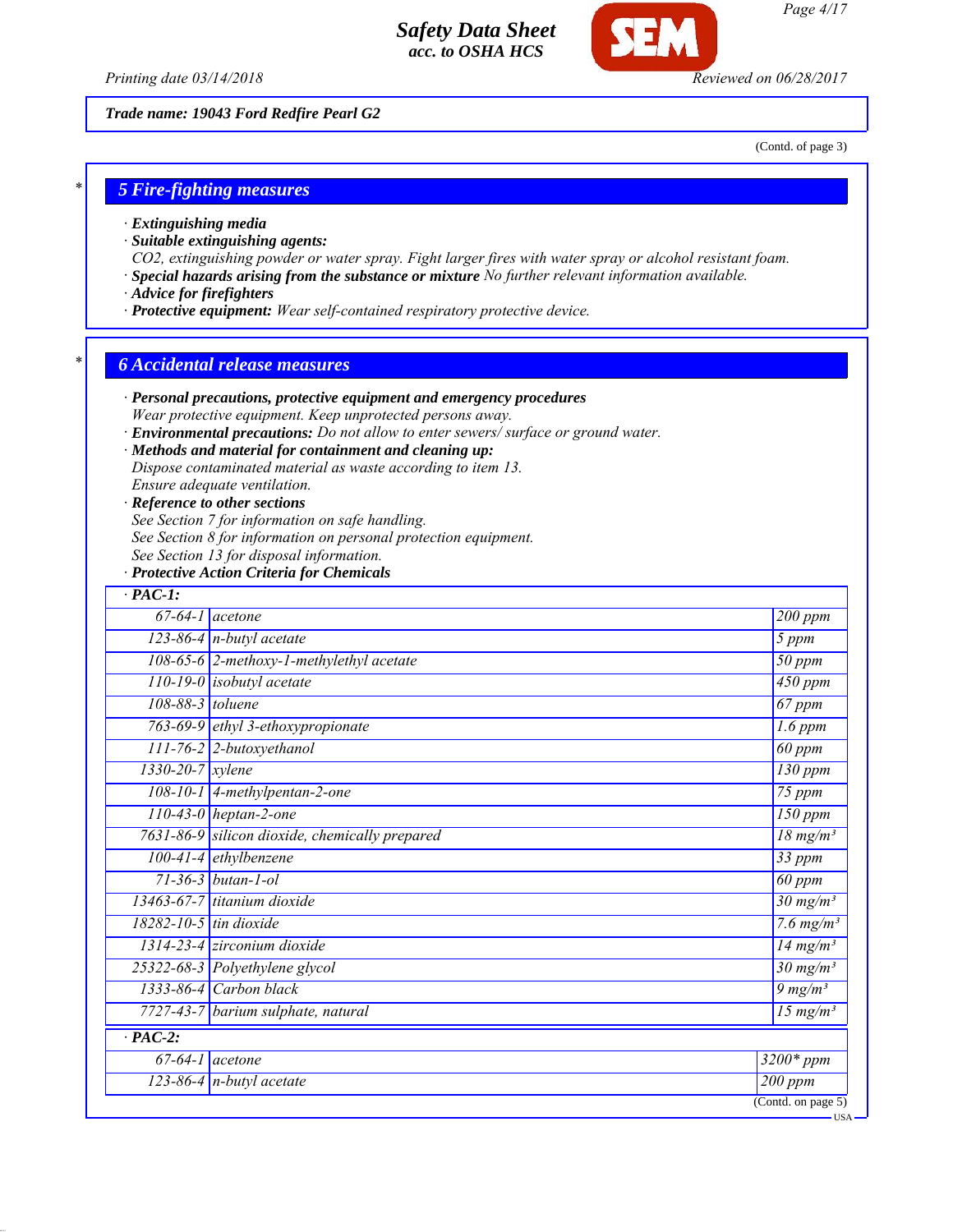

*Printing date 03/14/2018 Reviewed on 06/28/2017*

*Trade name: 19043 Ford Redfire Pearl G2*

|                  |                                                | (Contd. of page 4)                                |
|------------------|------------------------------------------------|---------------------------------------------------|
|                  | $108-65-6$ 2-methoxy-1-methylethyl acetate     | 1,000 ppm                                         |
|                  | $110-19-0$ isobutyl acetate                    | $1300*ppm$                                        |
| 108-88-3 toluene |                                                | $560$ ppm                                         |
|                  | 763-69-9 ethyl 3-ethoxypropionate              | 18 ppm                                            |
|                  | 111-76-2 2-butoxyethanol                       | $\overline{120}$ ppm                              |
| 1330-20-7 xylene |                                                | $920*ppm$                                         |
|                  | $108-10-1$ 4-methylpentan-2-one                | 500 ppm                                           |
|                  | $110-43-0$ heptan-2-one                        | $670$ ppm                                         |
|                  | 7631-86-9 silicon dioxide, chemically prepared | $740$ mg/m <sup>3</sup>                           |
|                  | $100-41-4$ ethylbenzene                        | $1100*ppm$                                        |
|                  | $71 - 36 - 3$ butan-1-ol                       | 800 ppm                                           |
|                  | $13463-67-7$ titanium dioxide                  | $330$ mg/m <sup>3</sup>                           |
|                  | $18282 - 10 - 5$ tin dioxide                   | $85$ mg/m <sup>3</sup>                            |
|                  | $1314-23-4$ zirconium dioxide                  | $\frac{110 \text{ mg/m}^3}{$                      |
|                  | 25322-68-3 Polyethylene glycol                 | $1,300$ mg/m <sup>3</sup>                         |
|                  | $1333 - 86 - 4$ Carbon black                   | 99 mg/m $3$                                       |
|                  | 7727-43-7 barium sulphate, natural             | $\frac{170 \text{ mg/m}^3}{(170 \text{ mg/m}^3)}$ |
| $\cdot$ PAC-3:   |                                                |                                                   |
|                  | $67-64-1$ acetone                              | 5700* ppm                                         |
|                  | 123-86-4 $n$ -butyl acetate                    | $3000*ppm$                                        |
|                  | 108-65-6 2-methoxy-1-methylethyl acetate       | $5000*ppm$                                        |
|                  | $110-19-0$ isobutyl acetate                    | $7500**$ ppm                                      |
| 108-88-3 toluene |                                                | $3700*ppm$                                        |
|                  | 763-69-9 ethyl 3-ethoxypropionate              | $110$ ppm                                         |
|                  | 111-76-2 2-butoxyethanol                       | 700 ppm                                           |
| 1330-20-7 xylene |                                                | $2500*ppm$                                        |
|                  | $108-10-1$ 4-methylpentan-2-one                | $\frac{1}{3000*ppm}$                              |
|                  | $110-43-0$ heptan-2-one                        | $4000*ppm$                                        |
|                  | 7631-86-9 silicon dioxide, chemically prepared | $4,500$ mg/m <sup>3</sup>                         |
|                  | 100-41-4 ethylbenzene                          | $1800*ppm$                                        |
|                  | $71 - 36 - 3$ butan-1-ol                       | 8000** ppm                                        |
|                  | $13463-67-7$ titanium dioxide                  | $2,000$ mg/m <sup>3</sup>                         |
|                  | 18282-10-5 tin dioxide                         | $510$ mg/m <sup>3</sup>                           |
|                  | $1314-23-4$ zirconium dioxide                  | $680$ mg/m <sup>3</sup>                           |
|                  | 25322-68-3 Polyethylene glycol                 | 7,700 $mg/m^3$                                    |
| 1333-86-4        | Carbon black                                   | 590 mg/m <sup>3</sup>                             |
|                  | 7727-43-7 barium sulphate, natural             | 990 mg/m <sup>3</sup>                             |

# *\* 7 Handling and storage*

*· Handling:*

*· Precautions for safe handling No special measures required.*

(Contd. on page 6)

 $-<sub>USA</sub>$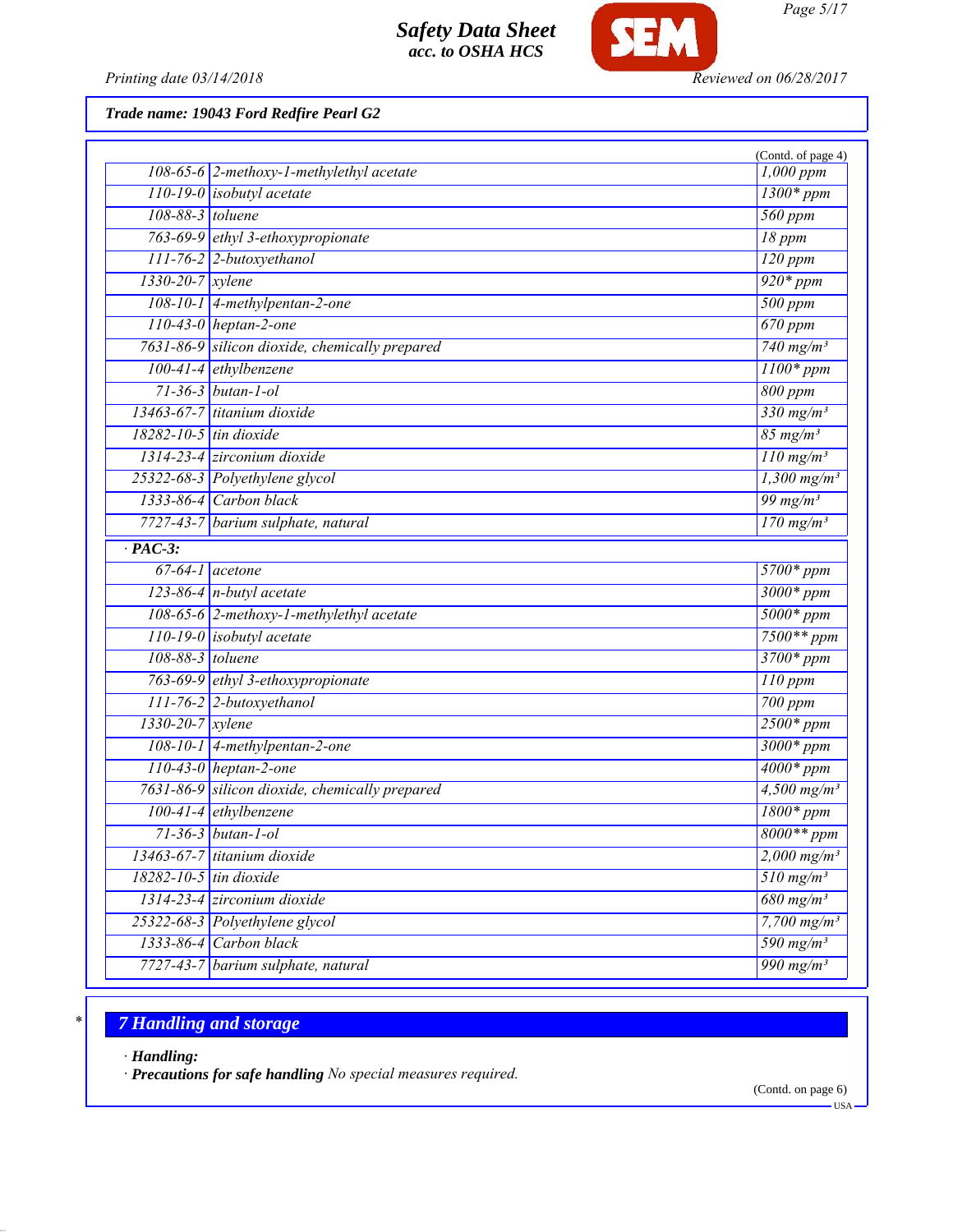*Printing date 03/14/2018 Reviewed on 06/28/2017*

*Trade name: 19043 Ford Redfire Pearl G2*

(Contd. of page 5)

*· Information about protection against explosions and fires:*

*Do not spray on a naked flame or any incandescent material. Keep ignition sources away - Do not smoke.*

*Pressurized container: protect from sunlight and do not expose to temperatures exceeding 50°C, i.e. electric lights. Do not pierce or burn, even after use.*

*· Conditions for safe storage, including any incompatibilities*

*· Storage:*

*· Requirements to be met by storerooms and receptacles:*

*Observe official regulations on storing packagings with pressurized containers.*

*· Information about storage in one common storage facility: Store away from oxidizing agents.*

*· Further information about storage conditions: Keep receptacle tightly sealed.*

*· Specific end use(s) No further relevant information available.*

*\* 8 Exposure controls/personal protection*

*· Additional information about design of technical systems: No further data; see item 7.*

*· Control parameters*

*· Components with limit values that require monitoring at the workplace:*

*The following constituents are the only constituents of the product which have a PEL, TLV or other recommended exposure limit.*

*At this time, the other constituents have no known exposure limits.*

|            | 67-64-1 acetone                                        |                             |
|------------|--------------------------------------------------------|-----------------------------|
| PEL        | Long-term value: $2400$ mg/m <sup>3</sup> , $1000$ ppm |                             |
| <b>REL</b> | Long-term value: 590 mg/m <sup>3</sup> , 250 ppm       |                             |
| TLV        | Short-term value: $1187 \text{ mg/m}^3$ , 500 ppm      |                             |
|            | Long-term value: $594$ mg/m <sup>3</sup> , $250$ ppm   |                             |
|            | BEI                                                    |                             |
|            | 123-86-4 n-butyl acetate                               |                             |
| PEL        | Long-term value: 710 mg/m <sup>3</sup> , 150 ppm       |                             |
| <b>REL</b> | Long-term value: 950 mg/m <sup>3</sup> , 200 ppm       |                             |
| TLV        | Short-term value: $712$ mg/m <sup>3</sup> , 150 ppm    |                             |
|            | Long-term value: 238 mg/m <sup>3</sup> , 50 ppm        |                             |
|            | 108-65-6 2-methoxy-1-methylethyl acetate               |                             |
|            | WEEL Long-term value: 50 ppm                           |                             |
|            | 110-19-0 isobutyl acetate                              |                             |
| PEL        | Long-term value: $700$ mg/m <sup>3</sup> , $150$ ppm   |                             |
| <b>REL</b> | Long-term value: $700$ mg/m <sup>3</sup> , $150$ ppm   |                             |
| TLV        | Short-term value: $712$ mg/m <sup>3</sup> , 150 ppm    |                             |
|            | Long-term value: 238 mg/m <sup>3</sup> , 50 ppm        |                             |
|            | 108-88-3 toluene                                       |                             |
| <b>PEL</b> | Long-term value: 200 ppm                               |                             |
|            | Ceiling limit value: 300; 500* ppm                     |                             |
|            | *10-min peak per 8-hr shift                            |                             |
| REL        | Short-term value: $560$ mg/m <sup>3</sup> , 150 ppm    |                             |
|            | Long-term value: $375 \text{ mg/m}^3$ , 100 ppm        |                             |
|            |                                                        | (Contd. on page 7)<br>·USA· |

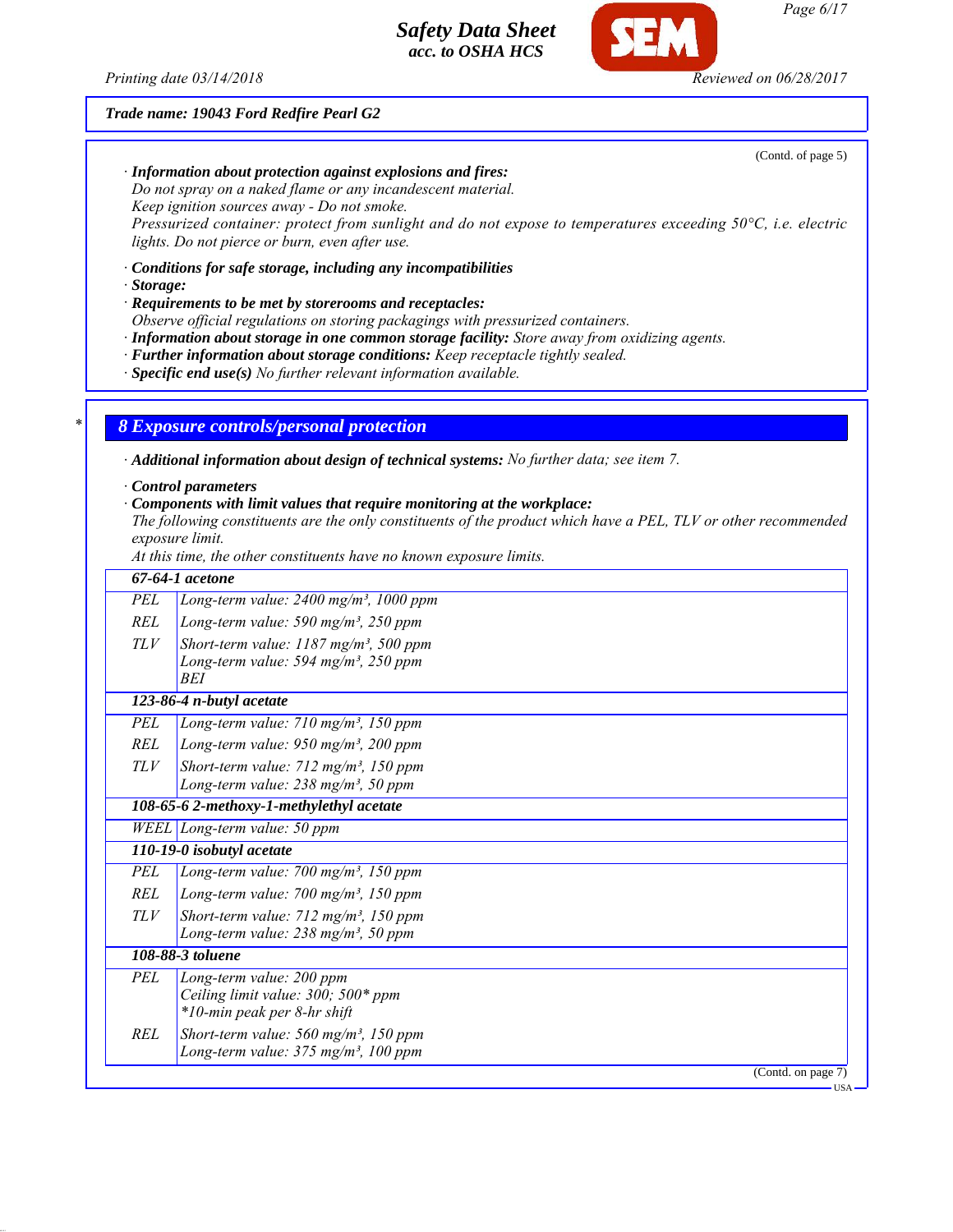

SEM

# *Trade name: 19043 Ford Redfire Pearl G2*

| BEI<br>111-76-2 2-butoxyethanol<br>Long-term value: $240$ mg/m <sup>3</sup> , 50 ppm<br>PEL<br>Skin<br>REL<br>Long-term value: $24$ mg/m <sup>3</sup> , 5 ppm<br>Skin<br>TLV<br>Long-term value: 97 mg/m <sup>3</sup> , 20 ppm<br>BEI<br>1330-20-7 xylene<br>Long-term value: $435$ mg/m <sup>3</sup> , 100 ppm<br><b>REL</b><br>Short-term value: 655 mg/m <sup>3</sup> , 150 ppm<br>Long-term value: 435 mg/m <sup>3</sup> , 100 ppm<br>$TLV$<br>Short-term value: $651$ mg/m <sup>3</sup> , 150 ppm<br>Long-term value: 434 mg/m <sup>3</sup> , 100 ppm<br>BEI<br>108-10-1 4-methylpentan-2-one<br>Long-term value: 410 mg/m <sup>3</sup> , 100 ppm<br><b>REL</b><br>Short-term value: 300 mg/m <sup>3</sup> , 75 ppm<br>Long-term value: $205$ mg/m <sup>3</sup> , 50 ppm<br>TLV<br>Short-term value: $307 \text{ mg/m}^3$ , 75 ppm<br>Long-term value: 82 mg/m <sup>3</sup> , 20 ppm<br><b>BEI</b><br>100-41-4 ethylbenzene<br>Long-term value: 435 mg/m <sup>3</sup> , 100 ppm<br>Short-term value: $545$ mg/m <sup>3</sup> , 125 ppm<br>Long-term value: 435 mg/m <sup>3</sup> , 100 ppm<br>Long-term value: $87$ mg/m <sup>3</sup> , 20 ppm<br>TLV<br><b>BEI</b><br>· Ingredients with biological limit values:<br>67-64-1 acetone<br>$BEI$ 50 mg/L<br>Medium: urine<br>Time: end of shift<br>Parameter: Acetone (nonspecific)<br>(Contd. on page 8) |            |                                                | (Contd. of page 6) |
|--------------------------------------------------------------------------------------------------------------------------------------------------------------------------------------------------------------------------------------------------------------------------------------------------------------------------------------------------------------------------------------------------------------------------------------------------------------------------------------------------------------------------------------------------------------------------------------------------------------------------------------------------------------------------------------------------------------------------------------------------------------------------------------------------------------------------------------------------------------------------------------------------------------------------------------------------------------------------------------------------------------------------------------------------------------------------------------------------------------------------------------------------------------------------------------------------------------------------------------------------------------------------------------------------------------------------------------------------------------|------------|------------------------------------------------|--------------------|
|                                                                                                                                                                                                                                                                                                                                                                                                                                                                                                                                                                                                                                                                                                                                                                                                                                                                                                                                                                                                                                                                                                                                                                                                                                                                                                                                                              | <b>TLV</b> | Long-term value: 75 mg/m <sup>3</sup> , 20 ppm |                    |
|                                                                                                                                                                                                                                                                                                                                                                                                                                                                                                                                                                                                                                                                                                                                                                                                                                                                                                                                                                                                                                                                                                                                                                                                                                                                                                                                                              |            |                                                |                    |
|                                                                                                                                                                                                                                                                                                                                                                                                                                                                                                                                                                                                                                                                                                                                                                                                                                                                                                                                                                                                                                                                                                                                                                                                                                                                                                                                                              |            |                                                |                    |
|                                                                                                                                                                                                                                                                                                                                                                                                                                                                                                                                                                                                                                                                                                                                                                                                                                                                                                                                                                                                                                                                                                                                                                                                                                                                                                                                                              |            |                                                |                    |
|                                                                                                                                                                                                                                                                                                                                                                                                                                                                                                                                                                                                                                                                                                                                                                                                                                                                                                                                                                                                                                                                                                                                                                                                                                                                                                                                                              |            |                                                |                    |
|                                                                                                                                                                                                                                                                                                                                                                                                                                                                                                                                                                                                                                                                                                                                                                                                                                                                                                                                                                                                                                                                                                                                                                                                                                                                                                                                                              |            |                                                |                    |
|                                                                                                                                                                                                                                                                                                                                                                                                                                                                                                                                                                                                                                                                                                                                                                                                                                                                                                                                                                                                                                                                                                                                                                                                                                                                                                                                                              | <b>PEL</b> |                                                |                    |
|                                                                                                                                                                                                                                                                                                                                                                                                                                                                                                                                                                                                                                                                                                                                                                                                                                                                                                                                                                                                                                                                                                                                                                                                                                                                                                                                                              |            |                                                |                    |
|                                                                                                                                                                                                                                                                                                                                                                                                                                                                                                                                                                                                                                                                                                                                                                                                                                                                                                                                                                                                                                                                                                                                                                                                                                                                                                                                                              |            |                                                |                    |
|                                                                                                                                                                                                                                                                                                                                                                                                                                                                                                                                                                                                                                                                                                                                                                                                                                                                                                                                                                                                                                                                                                                                                                                                                                                                                                                                                              |            |                                                |                    |
|                                                                                                                                                                                                                                                                                                                                                                                                                                                                                                                                                                                                                                                                                                                                                                                                                                                                                                                                                                                                                                                                                                                                                                                                                                                                                                                                                              | <b>PEL</b> |                                                |                    |
|                                                                                                                                                                                                                                                                                                                                                                                                                                                                                                                                                                                                                                                                                                                                                                                                                                                                                                                                                                                                                                                                                                                                                                                                                                                                                                                                                              |            |                                                |                    |
|                                                                                                                                                                                                                                                                                                                                                                                                                                                                                                                                                                                                                                                                                                                                                                                                                                                                                                                                                                                                                                                                                                                                                                                                                                                                                                                                                              |            |                                                |                    |
|                                                                                                                                                                                                                                                                                                                                                                                                                                                                                                                                                                                                                                                                                                                                                                                                                                                                                                                                                                                                                                                                                                                                                                                                                                                                                                                                                              |            |                                                |                    |
|                                                                                                                                                                                                                                                                                                                                                                                                                                                                                                                                                                                                                                                                                                                                                                                                                                                                                                                                                                                                                                                                                                                                                                                                                                                                                                                                                              | <b>PEL</b> |                                                |                    |
|                                                                                                                                                                                                                                                                                                                                                                                                                                                                                                                                                                                                                                                                                                                                                                                                                                                                                                                                                                                                                                                                                                                                                                                                                                                                                                                                                              | <b>REL</b> |                                                |                    |
|                                                                                                                                                                                                                                                                                                                                                                                                                                                                                                                                                                                                                                                                                                                                                                                                                                                                                                                                                                                                                                                                                                                                                                                                                                                                                                                                                              |            |                                                |                    |
|                                                                                                                                                                                                                                                                                                                                                                                                                                                                                                                                                                                                                                                                                                                                                                                                                                                                                                                                                                                                                                                                                                                                                                                                                                                                                                                                                              |            |                                                |                    |
|                                                                                                                                                                                                                                                                                                                                                                                                                                                                                                                                                                                                                                                                                                                                                                                                                                                                                                                                                                                                                                                                                                                                                                                                                                                                                                                                                              |            |                                                |                    |
|                                                                                                                                                                                                                                                                                                                                                                                                                                                                                                                                                                                                                                                                                                                                                                                                                                                                                                                                                                                                                                                                                                                                                                                                                                                                                                                                                              |            |                                                |                    |
|                                                                                                                                                                                                                                                                                                                                                                                                                                                                                                                                                                                                                                                                                                                                                                                                                                                                                                                                                                                                                                                                                                                                                                                                                                                                                                                                                              |            |                                                |                    |
|                                                                                                                                                                                                                                                                                                                                                                                                                                                                                                                                                                                                                                                                                                                                                                                                                                                                                                                                                                                                                                                                                                                                                                                                                                                                                                                                                              |            |                                                |                    |
|                                                                                                                                                                                                                                                                                                                                                                                                                                                                                                                                                                                                                                                                                                                                                                                                                                                                                                                                                                                                                                                                                                                                                                                                                                                                                                                                                              |            |                                                |                    |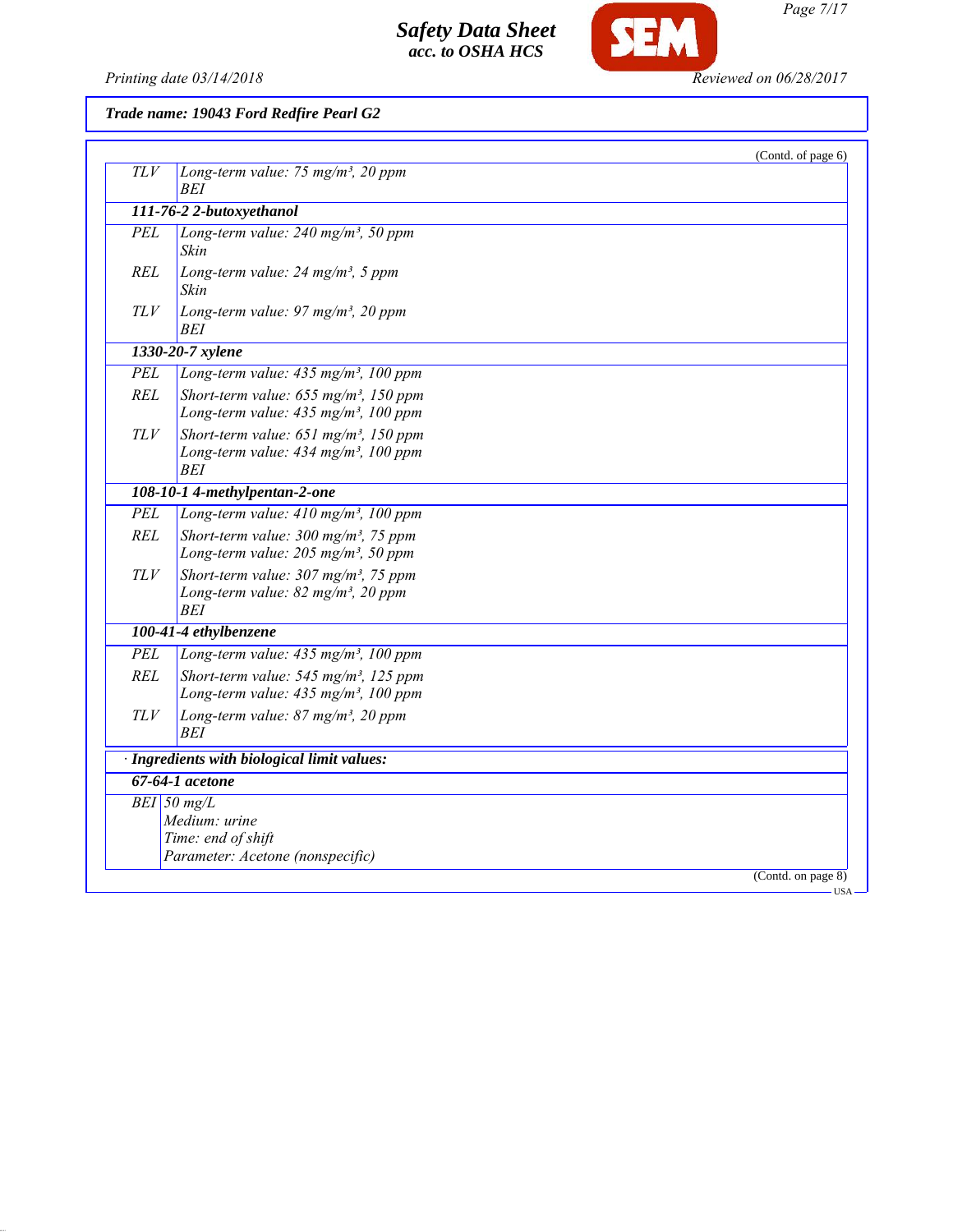Printing date 03/14/2018 **Reviewed on 06/28/2017** 

SEM

# *Trade name: 19043 Ford Redfire Pearl G2*

|                                                                                             | (Contd. of page 7) |
|---------------------------------------------------------------------------------------------|--------------------|
| 108-88-3 toluene                                                                            |                    |
| $BEI$ 0.02 mg/L                                                                             |                    |
| Medium: blood                                                                               |                    |
| Time: prior to last shift of workweek                                                       |                    |
| Parameter: Toluene                                                                          |                    |
| $0.03$ mg/L                                                                                 |                    |
| Medium: urine                                                                               |                    |
| Time: end of shift                                                                          |                    |
| Parameter: Toluene                                                                          |                    |
|                                                                                             |                    |
| $0.3$ mg/g creatinine<br>Medium: urine                                                      |                    |
| Time: end of shift                                                                          |                    |
| Parameter: o-Cresol with hydrolysis (background)                                            |                    |
| 111-76-2 2-butoxyethanol                                                                    |                    |
| BEI 200 mg/g creatinine                                                                     |                    |
| Medium: urine                                                                               |                    |
| Time: end of shift                                                                          |                    |
| Parameter: Butoxyacetic acid with hydrolysis                                                |                    |
| 1330-20-7 xylene                                                                            |                    |
| BEI 1.5 $g/g$ creatinine                                                                    |                    |
| Medium: urine                                                                               |                    |
| Time: end of shift                                                                          |                    |
| Parameter: Methylhippuric acids                                                             |                    |
| 108-10-1 4-methylpentan-2-one                                                               |                    |
| $BEI$ 1 mg/L                                                                                |                    |
| Medium: urine                                                                               |                    |
| Time: end of shift                                                                          |                    |
| Parameter: MIBK                                                                             |                    |
| 100-41-4 ethylbenzene                                                                       |                    |
| BEI $\vert 0.7 \, \mathrm{g/g}$ creatinine                                                  |                    |
| Medium: urine                                                                               |                    |
| Time: end of shift at end of workweek                                                       |                    |
| Parameter: Sum of mandelic acid and phenylglyoxylic acid (nonspecific, semi-quantitative)   |                    |
|                                                                                             |                    |
| Medium: end-exhaled air                                                                     |                    |
| Time: not critical                                                                          |                    |
| Parameter: Ethyl benzene (semi-quantitative)                                                |                    |
| · Additional information: The lists that were valid during the creation were used as basis. |                    |
|                                                                                             |                    |
| · Exposure controls                                                                         |                    |
| · Personal protective equipment:<br>· General protective and hygienic measures:             |                    |
| Keep away from foodstuffs, beverages and feed.                                              |                    |
| Immediately remove all soiled and contaminated clothing.                                    |                    |
| Wash hands before breaks and at the end of work.                                            |                    |
| Store protective clothing separately.                                                       |                    |
| Avoid contact with the eyes.                                                                |                    |
|                                                                                             | (Contd. on page 9) |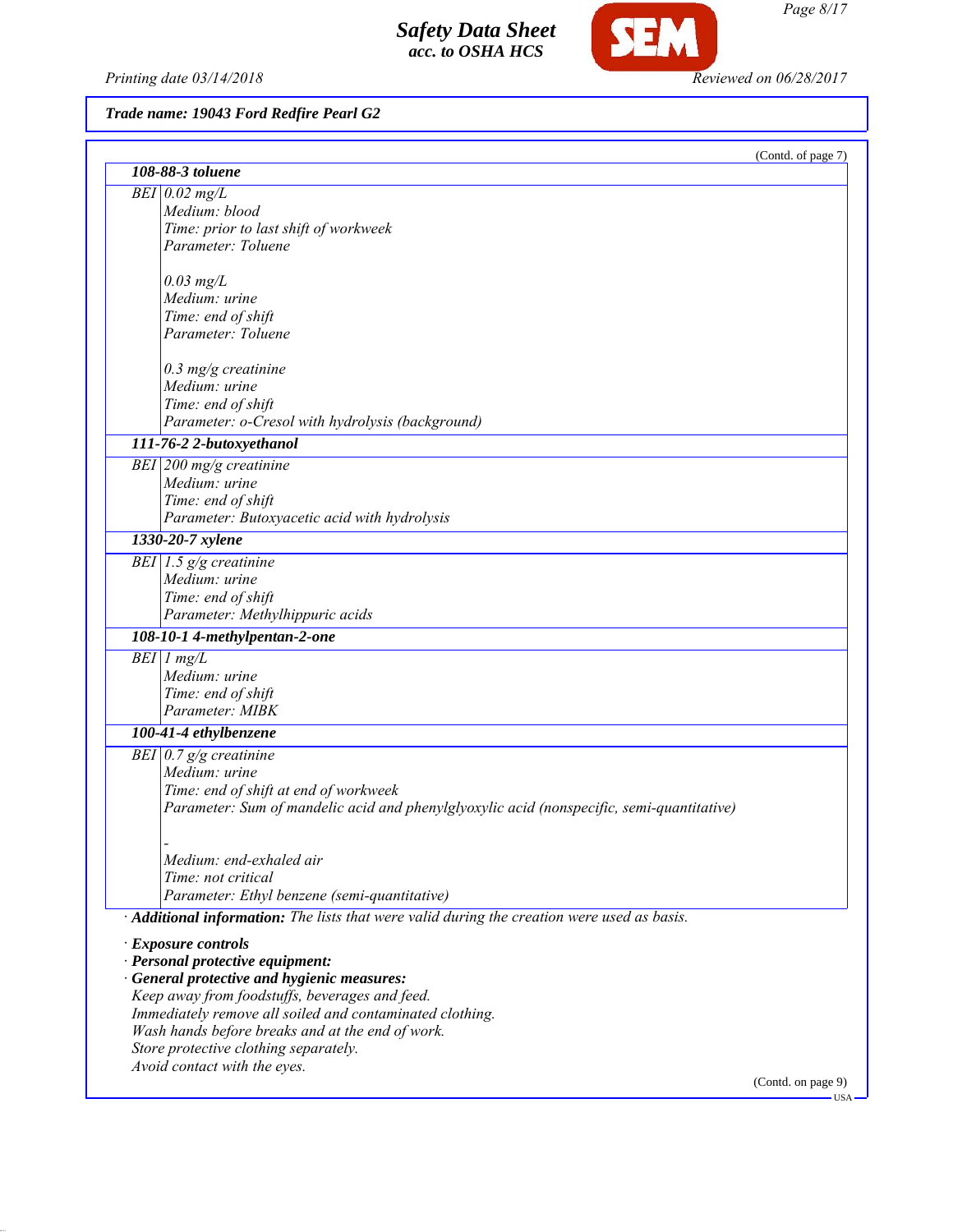

#### *Trade name: 19043 Ford Redfire Pearl G2*

(Contd. of page 8)

*Avoid contact with the eyes and skin.*

*· Breathing equipment:*

*In case of brief exposure or low pollution use respiratory filter device. In case of intensive or longer exposure use respiratory protective device that is independent of circulating air.*

*· Protection of hands:*

*Due to missing tests no recommendation to the glove material can be given for the product/ the preparation/ the chemical mixture.*

*Selection of the glove material on consideration of the penetration times, rates of diffusion and the degradation*



*Protective gloves*

*The glove material has to be impermeable and resistant to the product/ the substance/ the preparation. · Material of gloves*

*The selection of the suitable gloves does not only depend on the material, but also on further marks of quality and varies from manufacturer to manufacturer. As the product is a preparation of several substances, the resistance of the glove material can not be calculated in advance and has therefore to be checked prior to the application.*

*· Penetration time of glove material*

*The exact break trough time has to be found out by the manufacturer of the protective gloves and has to be observed.*

*· Eye protection:*

*Safety glasses*



*Tightly sealed goggles*

### *\* 9 Physical and chemical properties*

| · Information on basic physical and chemical properties<br>· General Information<br>$\cdot$ Appearance: |                               |                     |
|---------------------------------------------------------------------------------------------------------|-------------------------------|---------------------|
| Form:                                                                                                   | Aerosol                       |                     |
| Color:                                                                                                  | Light red                     |                     |
| $\cdot$ Odor:                                                                                           | Characteristic                |                     |
| • Odor threshold:                                                                                       | Not determined.               |                     |
| $\cdot$ pH-value:                                                                                       | Not determined.               |                     |
| $\cdot$ Change in condition<br>Melting point/Melting range:<br><b>Boiling point/Boiling range:</b>      | Undetermined.<br>55.8-56.6 °C |                     |
| $\cdot$ Flash point:                                                                                    | $-103$ °C                     |                     |
| $\cdot$ Flammability (solid, gaseous):                                                                  | Not applicable.               |                     |
| $\cdot$ Ignition temperature:                                                                           | 370 °C                        |                     |
| $\cdot$ Decomposition temperature:                                                                      | Not determined.               |                     |
| $\cdot$ Auto igniting:                                                                                  | Product is not selfigniting.  |                     |
|                                                                                                         |                               | (Contd. on page 10) |

USA

*Page 9/17*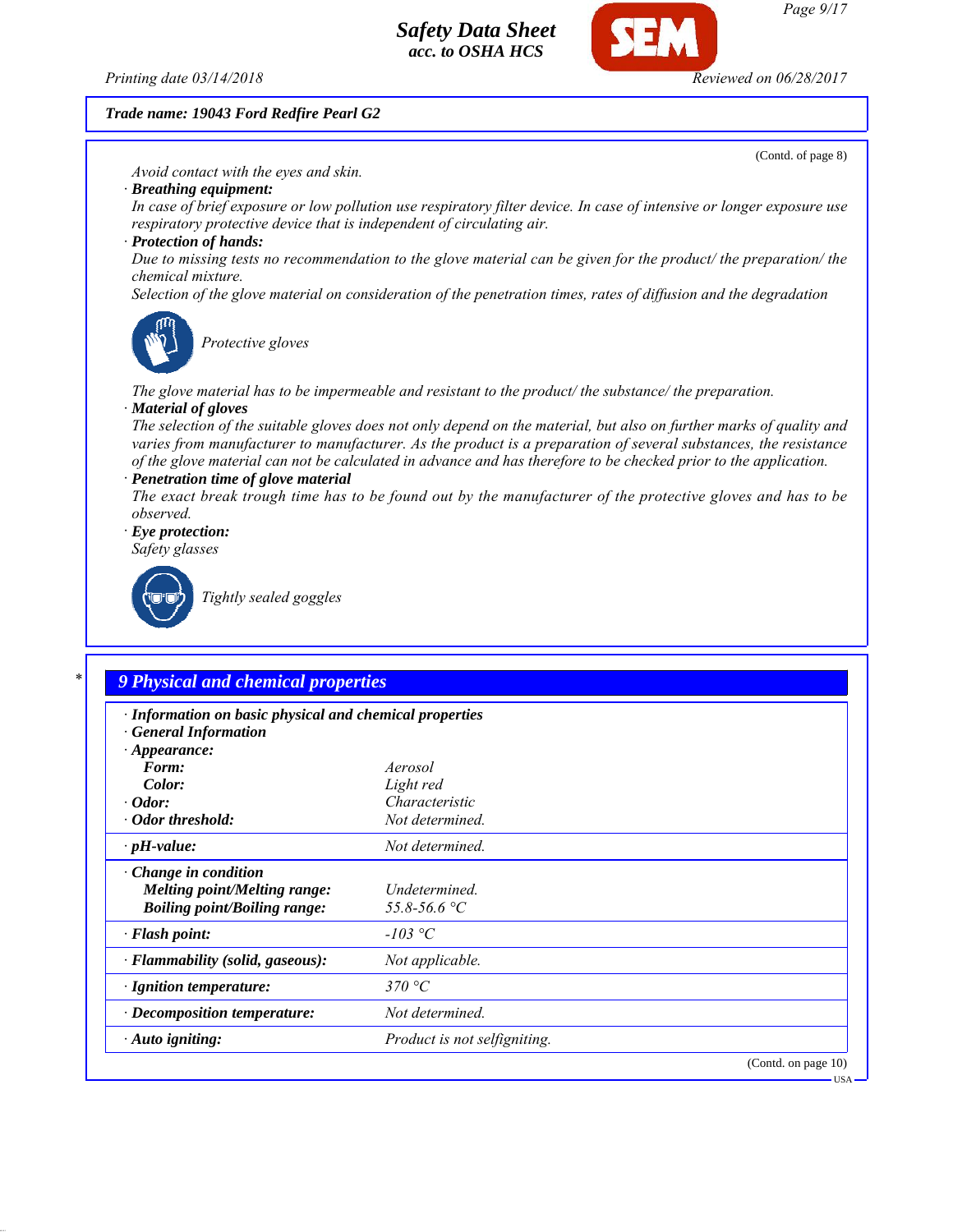

#### *Trade name: 19043 Ford Redfire Pearl G2*

|                                                            |                                                                             | (Contd. of page 9) |
|------------------------------------------------------------|-----------------------------------------------------------------------------|--------------------|
| · Danger of explosion:                                     | In use, may form flammable/explosive vapour-air mixture.<br>Avoid high heat |                    |
| <b>Explosion limits:</b>                                   |                                                                             |                    |
| Lower:                                                     | $1.9$ Vol %                                                                 |                    |
| <b>Upper:</b>                                              | $13$ Vol $\%$                                                               |                    |
| $\cdot$ Vapor pressure at 20 $\cdot$ C:                    | $233$ hPa                                                                   |                    |
| $\cdot$ Density at 20 $\cdot$ C:                           | $0.75456$ g/cm <sup>3</sup>                                                 |                    |
| · Relative density                                         | Not determined.                                                             |                    |
| Vapor density                                              | Not determined                                                              |                    |
| · Evaporation rate                                         | Not applicable.                                                             |                    |
| · Solubility in / Miscibility with                         |                                                                             |                    |
| Water:                                                     | Not miscible or difficult to mix.                                           |                    |
| · Partition coefficient (n-octanol/water): Not determined. |                                                                             |                    |
| · Viscosity:                                               |                                                                             |                    |
| Dynamic:                                                   | Not determined                                                              |                    |
| Kinematic:                                                 | Not determined.                                                             |                    |
| · Solvent content:                                         |                                                                             |                    |
| Organic solvents:                                          | 92.4%                                                                       |                    |
| <b>VOC</b> content:                                        | 62.50%                                                                      |                    |
|                                                            | 659.7 $g/l / 5.51$ lb/gl                                                    |                    |
| <b>Solids content:</b>                                     | $7.6\%$                                                                     |                    |
| Other information                                          | No further relevant information available.                                  |                    |

### *10 Stability and reactivity*

*· Reactivity No further relevant information available.*

*· Chemical stability*

- *· Thermal decomposition / conditions to be avoided: No decomposition if used according to specifications.*
- *· Possibility of hazardous reactions No dangerous reactions known.*
- *· Conditions to avoid No further relevant information available.*
- *· Incompatible materials: No further relevant information available.*
- *· Hazardous decomposition products:*
- *Nitrogen oxides*
- *Hydrocarbons*

*Carbon monoxide and carbon dioxide*

### *\* 11 Toxicological information*

*· Information on toxicological effects*

*· Acute toxicity:*

|                  |      | $\cdot$ LD/LC50 values that are relevant for classification: |  |       |
|------------------|------|--------------------------------------------------------------|--|-------|
| 108-88-3 toluene |      |                                                              |  |       |
| Oral             | LD50 | $\frac{5,000 \text{ mg/kg}}{(\text{rat})}$                   |  |       |
| Dermal           | LD50 | $12,124$ mg/kg (rabbit)                                      |  |       |
|                  |      |                                                              |  | 4.4.5 |

(Contd. on page 11)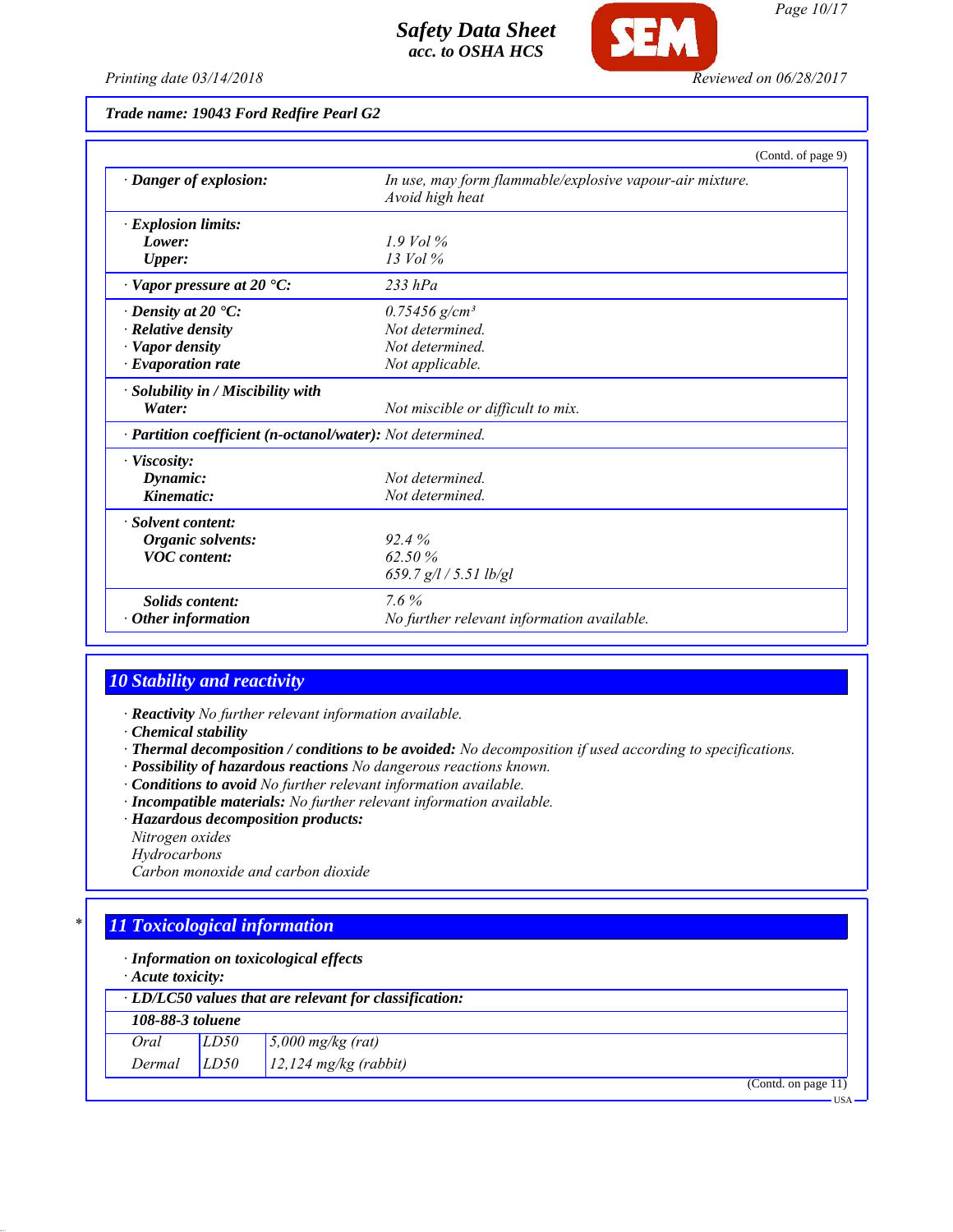*Printing date 03/14/2018 Reviewed on 06/28/2017*

#### *Trade name: 19043 Ford Redfire Pearl G2*

(Contd. of page 10)

#### *· Primary irritant effect:*

- *· on the skin: No irritant effect.*
- *· on the eye: Irritating effect.*
- *· Sensitization: No sensitizing effects known.*

*Inhalative LC50/4 h 5,320 mg/l (mouse)*

*· Additional toxicological information:*

*The product shows the following dangers according to internally approved calculation methods for preparations: Irritant*

#### *· Carcinogenic categories*

| · IARC (International Agency for Research on Cancer)    |    |
|---------------------------------------------------------|----|
| $108-88-3$ toluene                                      | 3  |
| $111$ -76-2 2-butoxyethanol                             | 3  |
| $1330 - 20 - 7$ xylene                                  | 3  |
| $\overline{108-10-1}$ 4-methylpentan-2-one              | 2B |
| 7631-86-9 silicon dioxide, chemically prepared          | 3  |
| $100-41-4$ ethylbenzene                                 | 2B |
| $13463-67-7$ titanium dioxide                           | 2B |
| 1333-86-4 Carbon black                                  | 2B |
| · NTP (National Toxicology Program)                     |    |
| None of the ingredients is listed.                      |    |
| · OSHA-Ca (Occupational Safety & Health Administration) |    |
| None of the ingredients is listed.                      |    |
|                                                         |    |

### *\* 12 Ecological information*

#### *· Toxicity*

- *· Aquatic toxicity: No further relevant information available.*
- *· Persistence and degradability No further relevant information available.*
- *· Behavior in environmental systems:*
- *· Bioaccumulative potential No further relevant information available.*
- *· Mobility in soil No further relevant information available.*
- *· Additional ecological information:*
- *· General notes:*
- *Water hazard class 3 (Self-assessment): extremely hazardous for water*

*Do not allow product to reach ground water, water course or sewage system, even in small quantities. Danger to drinking water if even extremely small quantities leak into the ground.*

- *· Results of PBT and vPvB assessment*
- *· PBT: Not applicable.*
- *· vPvB: Not applicable.*
- *· Other adverse effects No further relevant information available.*

### *13 Disposal considerations*

- *· Waste treatment methods*
- *· Recommendation:*

*Must not be disposed of together with household garbage. Do not allow product to reach sewage system.*

(Contd. on page 12)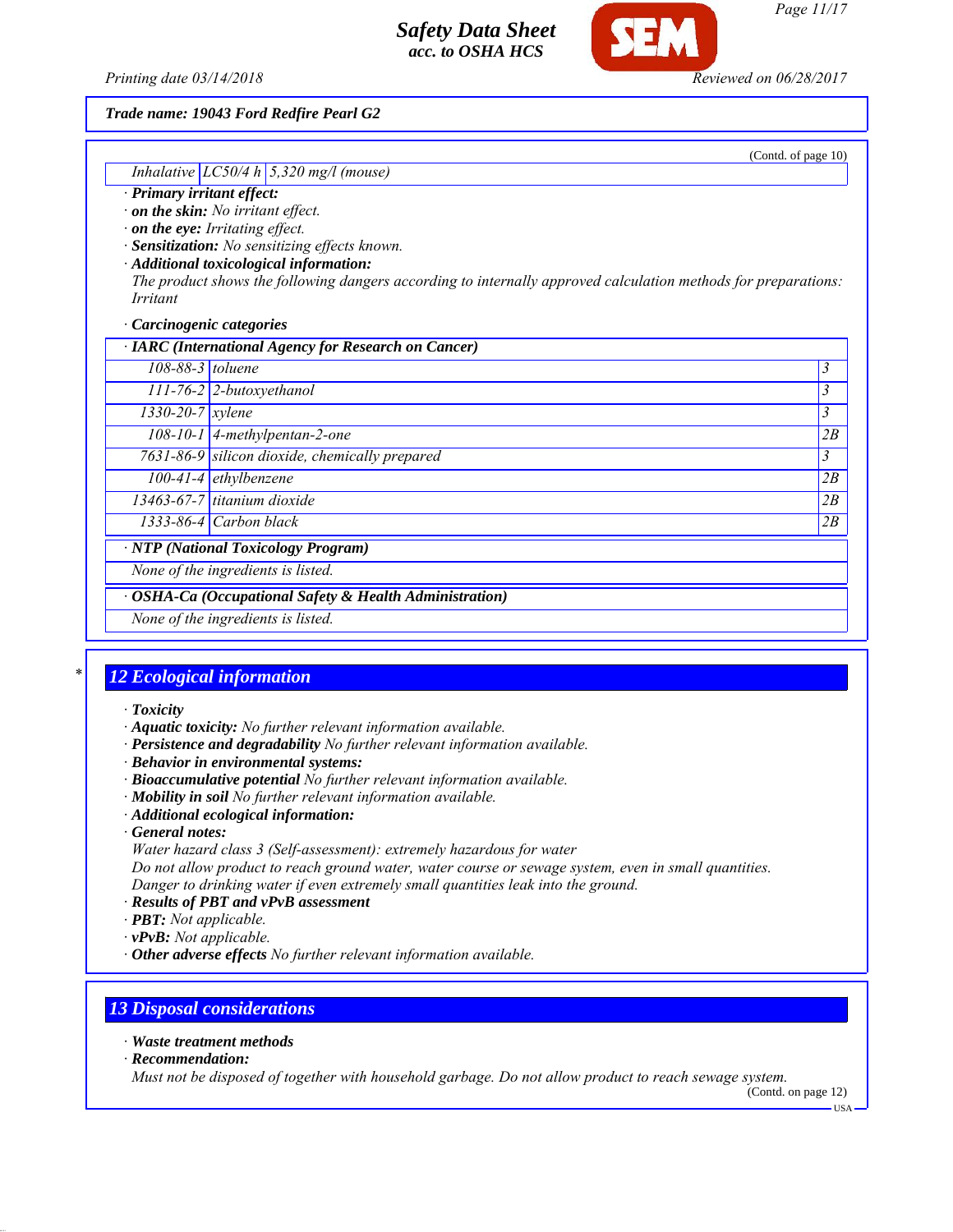

*Page 12/17*

(Contd. of page 11)

*Printing date 03/14/2018 Reviewed on 06/28/2017*

*Trade name: 19043 Ford Redfire Pearl G2*

*· Uncleaned packagings:*

*· Recommendation: Disposal must be made according to official regulations.*

| $\cdot$ UN-Number              |                     |
|--------------------------------|---------------------|
| · DOT, ADR, IMDG, IATA         | UN1950              |
| · UN proper shipping name      |                     |
| $\cdot$ DOT                    | Aerosols, flammable |
| $\cdot$ ADR                    | 1950 Aerosols       |
| $\cdot$ IMDG                   | <b>AEROSOLS</b>     |
| $\cdot$ IATA                   | AEROSOLS, flammable |
| · Transport hazard class(es)   |                     |
| $\cdot$ DOT                    |                     |
|                                |                     |
|                                |                     |
|                                |                     |
|                                |                     |
| · Class                        | 2.1                 |
| $-Label$                       | 2.1                 |
| $\cdot$ ADR                    |                     |
|                                |                     |
| · Class                        | 2 5F Gases          |
| $\cdot$ Label                  | 2.1                 |
| $\cdot$ IMDG, IATA             |                     |
|                                |                     |
|                                |                     |
| · Class                        | 2.1                 |
| $-Label$                       | 2.1                 |
| · Packing group                |                     |
| · DOT, ADR, IMDG, IATA         | Void                |
| · Environmental hazards:       |                     |
| · Marine pollutant:            | N <sub>o</sub>      |
| · Special precautions for user | Warning: Gases      |
| $\cdot$ EMS Number:            | $F$ -D,S-U          |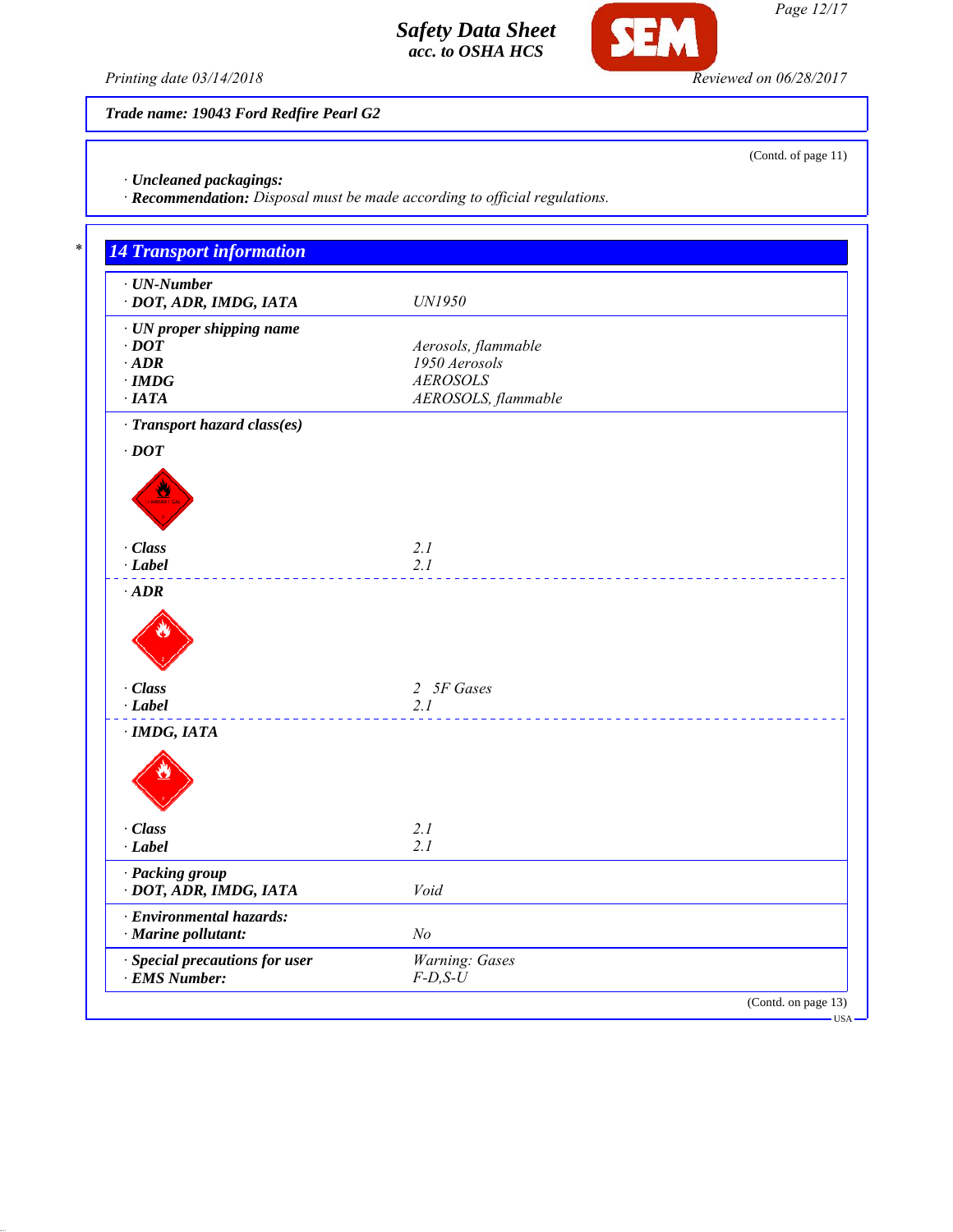

**SEM** 

*Page 13/17*

| Trade name: 19043 Ford Redfire Pearl G2 |  |  |  |  |  |
|-----------------------------------------|--|--|--|--|--|
|-----------------------------------------|--|--|--|--|--|

|                                                                                           | (Contd. of page 12)                                                                                                                                                                                                                                                                                                                                                                                                                                                                                                                                                                  |
|-------------------------------------------------------------------------------------------|--------------------------------------------------------------------------------------------------------------------------------------------------------------------------------------------------------------------------------------------------------------------------------------------------------------------------------------------------------------------------------------------------------------------------------------------------------------------------------------------------------------------------------------------------------------------------------------|
| · Stowage Code<br>· Segregation Code                                                      | SW1 Protected from sources of heat.<br>SW22 For AEROSOLS with a maximum capacity of 1 litre:<br>Category A. For AEROSOLS with a capacity above 1 litre:<br>Category B. For WASTE AEROSOLS: Category C, Clear of living<br>quarters.<br>SG69 For AEROSOLS with a maximum capacity of 1 litre:<br>Segregation as for class 9. Stow "separated from" class 1 except for<br>division 1.4. For AEROSOLS with a capacity above 1 litre:<br>Segregation as for the appropriate subdivision of class 2. For<br>WASTE AEROSOLS: Segregation as for the appropriate subdivision<br>of class 2. |
| $\cdot$ Transport in bulk according to Annex II of<br><b>MARPOL73/78 and the IBC Code</b> | Not applicable.                                                                                                                                                                                                                                                                                                                                                                                                                                                                                                                                                                      |
| $\cdot$ Transport/Additional information:                                                 |                                                                                                                                                                                                                                                                                                                                                                                                                                                                                                                                                                                      |
| $\cdot$ DOT<br>$\cdot$ Quantity limitations                                               | On passenger aircraft/rail: 75 kg<br>On cargo aircraft only: 150 kg                                                                                                                                                                                                                                                                                                                                                                                                                                                                                                                  |
| $\cdot$ ADR<br>$\cdot$ Excepted quantities (EQ)                                           | $Code$ $E0$<br>Not permitted as Excepted Quantity                                                                                                                                                                                                                                                                                                                                                                                                                                                                                                                                    |
| $\cdot$ IMDG<br>$\cdot$ Limited quantities (LQ)<br>$\cdot$ Excepted quantities (EQ)       | II.<br>Code: E0<br>Not permitted as Excepted Quantity                                                                                                                                                                                                                                                                                                                                                                                                                                                                                                                                |
| · UN "Model Regulation":                                                                  | <b>UN 1950 AEROSOLS, 2.1</b>                                                                                                                                                                                                                                                                                                                                                                                                                                                                                                                                                         |

# *\* 15 Regulatory information*

*· Safety, health and environmental regulations/legislation specific for the substance or mixture · Sara*

|                                  | Section 355 (extremely hazardous substances):   |
|----------------------------------|-------------------------------------------------|
|                                  | None of the ingredient is listed.               |
|                                  | Section 313 (Specific toxic chemical listings): |
| $108 - 88 - 3$ toluene           |                                                 |
|                                  | Acrylic Resin                                   |
|                                  | 111-76-2 2-butoxyethanol                        |
| $\frac{1330}{20}$ -20-7   xylene |                                                 |
|                                  | $108-10-1$ 4-methylpentan-2-one                 |
|                                  | $100-41-4$ ethylbenzene                         |
|                                  | $71 - 36 - 3$ butan-1-ol                        |
|                                  | 7727-43-7 barium sulphate, natural              |
|                                  | · TSCA (Toxic Substances Control Act):          |
|                                  | $\sqrt{67-64-1}$ acetone                        |
|                                  | $123-86-4$ n-butyl acetate                      |
|                                  | (Contd. on page 14)<br>$-$ USA.                 |
|                                  |                                                 |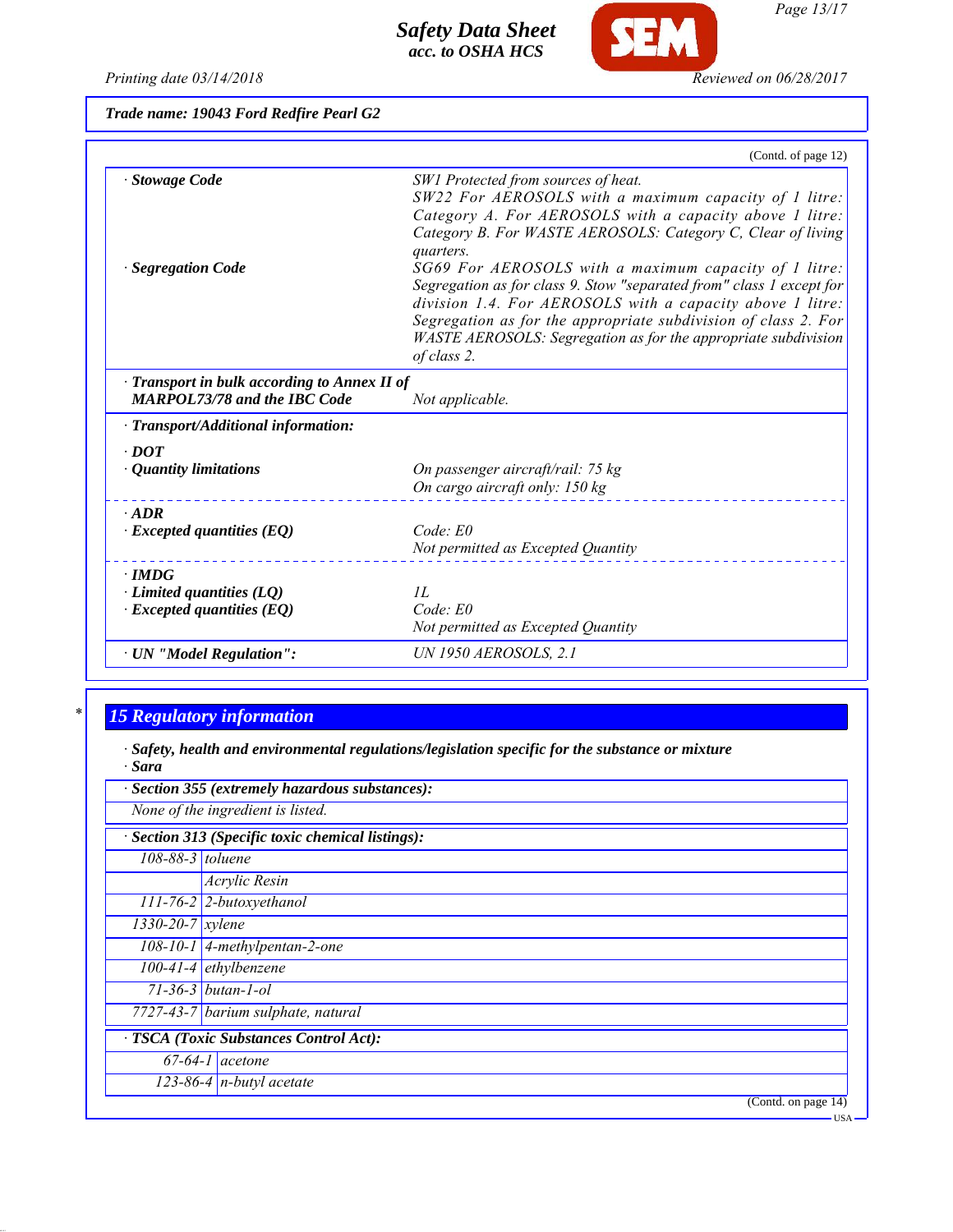

*Page 14/17*

*Printing date 03/14/2018 Reviewed on 06/28/2017*

# *Trade name: 19043 Ford Redfire Pearl G2*

| (Contd. of page 13)                                                                                                                                                                                                           |
|-------------------------------------------------------------------------------------------------------------------------------------------------------------------------------------------------------------------------------|
| $108-65-6$ 2-methoxy-1-methylethyl acetate                                                                                                                                                                                    |
| $110-19-0$ isobutyl acetate                                                                                                                                                                                                   |
| $108-88-3$ toluene                                                                                                                                                                                                            |
| 763-69-9 ethyl 3-ethoxypropionate                                                                                                                                                                                             |
| 9004-36-8 Cellulose Acetate Butyrate                                                                                                                                                                                          |
| $111$ -76-2 2-butoxyethanol                                                                                                                                                                                                   |
| 59487-23-9 HF4B Red Pigment                                                                                                                                                                                                   |
| $1330 - 20 - 7$ xylene                                                                                                                                                                                                        |
| 108-10-1 4-methylpentan-2-one                                                                                                                                                                                                 |
| $110-43-0$ heptan-2-one                                                                                                                                                                                                       |
| 7631-86-9 silicon dioxide, chemically prepared                                                                                                                                                                                |
| 16883-83-3 benzyl 3-isobutryloxy-1-isopropyl-2-2-dimethylpropyl phthalate                                                                                                                                                     |
| $100-41-4$ ethylbenzene                                                                                                                                                                                                       |
| $71 - 36 - 3$ butan-1-ol                                                                                                                                                                                                      |
| 13463-67-7 titanium dioxide                                                                                                                                                                                                   |
| 41556-26-7 bis(1,2,2,6,6-Pentamethyl-4-piperidinyl) sebacate                                                                                                                                                                  |
| $104810-48-2$ poly(oxy-1,2-ethanediyl), $\alpha$ -[3-[3-(2H-benzotriazol-2-yl)-5-(1,1-dimethylethyl)-4-hydroxyphenyl]-<br>l-oxopropyl]-ω-hydroxy-                                                                             |
| 6358-30-1 Violet Pigment                                                                                                                                                                                                      |
| $104810-47-1$ poly(oxy-1,2-ethanediyl), $\alpha$ -[3-(2H-benzotriazol-2-yl)-5-(1,1-dimethylethyl)-4-hydroxyphenyl]-<br>1-oxopropyl]-ω-[3-[3-(2H- benzotriazol-2-yl)-5-(1,1-dimethylethyl)-4-hydroxyphenyl]-1-<br>oxopropoxy]- |
| 18282-10-5 tin dioxide                                                                                                                                                                                                        |
| 1314-23-4 zirconium dioxide                                                                                                                                                                                                   |
| 82919-37-7 Methyl $(1,2,2,6,6,$ - pentamethyl-4-piperidinyl) sebacate                                                                                                                                                         |
| 25322-68-3 Polyethylene glycol                                                                                                                                                                                                |
| 1333-86-4 Carbon black                                                                                                                                                                                                        |
| 7727-43-7 barium sulphate, natural                                                                                                                                                                                            |
| 106-79-6 Dimethyl sebacate(Impurity)                                                                                                                                                                                          |
| 2403-89-6 4-Piperidinol, 1,2,2,6,6 pentamethyl- (Impurity)                                                                                                                                                                    |
| TSCA new (21st Century Act) (Substances not listed)                                                                                                                                                                           |
| 68476-86-8 Petroleum gases, liquefied, sweetened                                                                                                                                                                              |
| $\cdot$ Proposition 65                                                                                                                                                                                                        |
| <b>Chemicals known to cause cancer:</b>                                                                                                                                                                                       |
| 1330-20-7 xylene                                                                                                                                                                                                              |
| 108-10-1 4-methylpentan-2-one                                                                                                                                                                                                 |
| $100-41-4$ ethylbenzene                                                                                                                                                                                                       |
| 13463-67-7 titanium dioxide                                                                                                                                                                                                   |
| 1333-86-4 Carbon black                                                                                                                                                                                                        |
|                                                                                                                                                                                                                               |
| Chemicals known to cause reproductive toxicity for females:                                                                                                                                                                   |
| None of the ingredients is listed.                                                                                                                                                                                            |
|                                                                                                                                                                                                                               |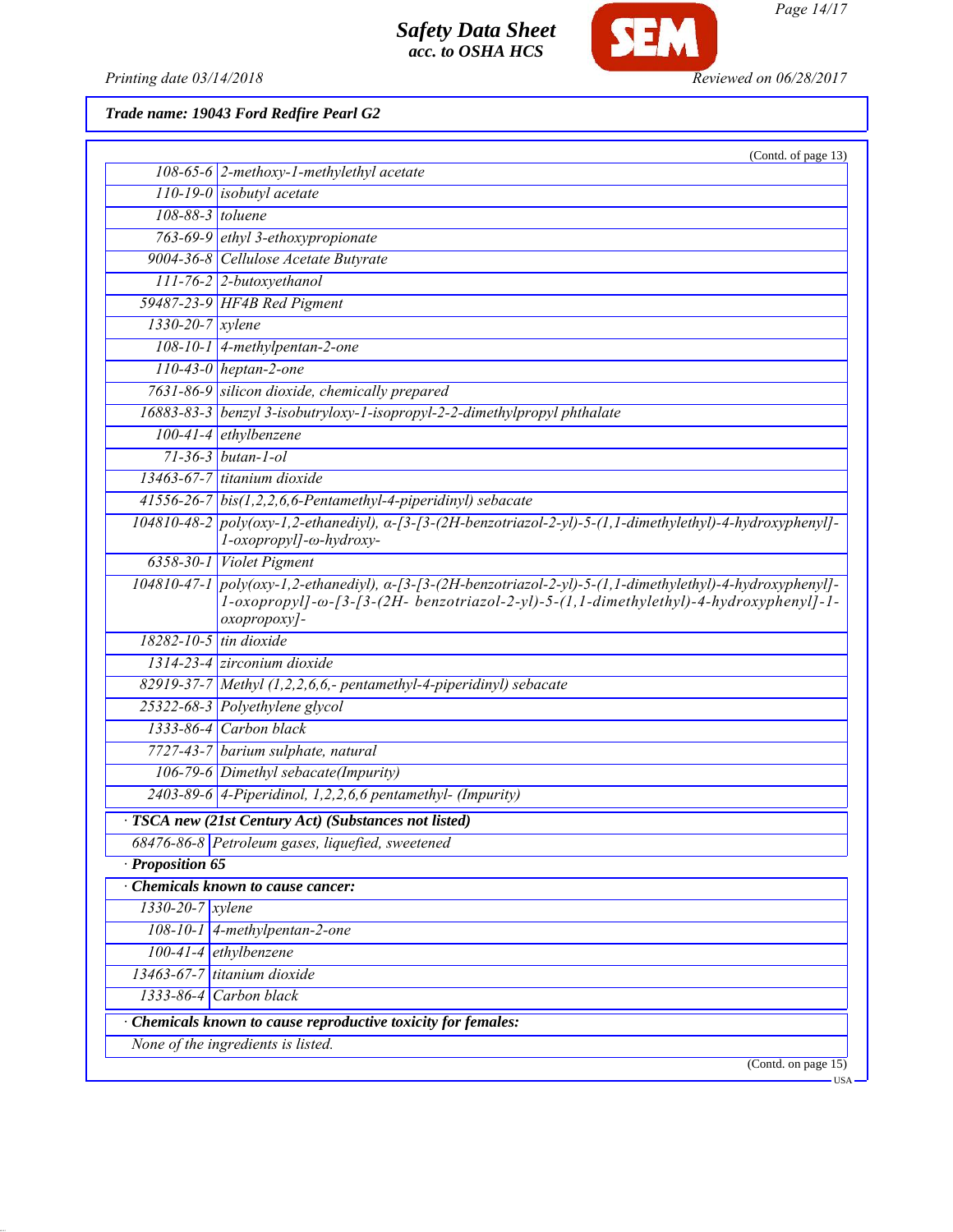

*Page 15/17*

*Printing date 03/14/2018 Reviewed on 06/28/2017*

*Trade name: 19043 Ford Redfire Pearl G2*

|                               |                                                                    | (Contd. of page 14)   |
|-------------------------------|--------------------------------------------------------------------|-----------------------|
|                               | · Chemicals known to cause reproductive toxicity for males:        |                       |
|                               | None of the ingredients is listed.                                 |                       |
|                               | Chemicals known to cause developmental toxicity:                   |                       |
| 108-88-3 toluene              |                                                                    |                       |
|                               | $108-10-1$ 4-methylpentan-2-one                                    |                       |
|                               | <b>Cancerogenity categories</b>                                    |                       |
|                               | · EPA (Environmental Protection Agency)                            |                       |
|                               | $67-64-1$ acetone                                                  | Ι                     |
| 108-88-3 toluene              |                                                                    | $\overline{H}$        |
|                               | 111-76-2 2-butoxyethanol                                           | $\overline{NL}$       |
| $1330 - 20 - 7$ <i>xylene</i> |                                                                    | Ι                     |
|                               | 108-10-1 4-methylpentan-2-one                                      | I                     |
|                               | 100-41-4 ethylbenzene                                              | D                     |
|                               | $71 - 36 - 3$ butan-1-ol                                           | D                     |
|                               | 7727-43-7 barium sulphate, natural                                 | D, CBD(inh), NL(oral) |
|                               | · TLV (Threshold Limit Value established by ACGIH)                 |                       |
|                               | $67-64-1$ acetone                                                  | A4                    |
|                               | $108-88-3$ toluene                                                 | A4                    |
|                               | $111$ -76-2 2-butoxyethanol                                        | $\overline{A3}$       |
| $1330-20-7$ xylene            |                                                                    | <i>A4</i>             |
|                               | $100-41-4$ ethylbenzene                                            | $\overline{A}3$       |
|                               | 13463-67-7 titanium dioxide                                        | A4                    |
|                               | 1314-23-4 zirconium dioxide                                        | <i>A4</i>             |
|                               | $1333-86-4$ Carbon black                                           | A4                    |
|                               | · NIOSH-Ca (National Institute for Occupational Safety and Health) |                       |
|                               | 13463-67-7 titanium dioxide                                        |                       |
|                               | 1333-86-4 Carbon black                                             |                       |

*· GHS label elements The product is classified and labeled according to the Globally Harmonized System (GHS). · Hazard pictograms*



*· Signal word Danger*

*· Hazard-determining components of labeling: acetone toluene n-butyl acetate · Hazard statements H222 Extremely flammable aerosol. H280 Contains gas under pressure; may explode if heated. H319 Causes serious eye irritation. H351 Suspected of causing cancer.*

(Contd. on page 16)

 $-<sub>USA</sub>$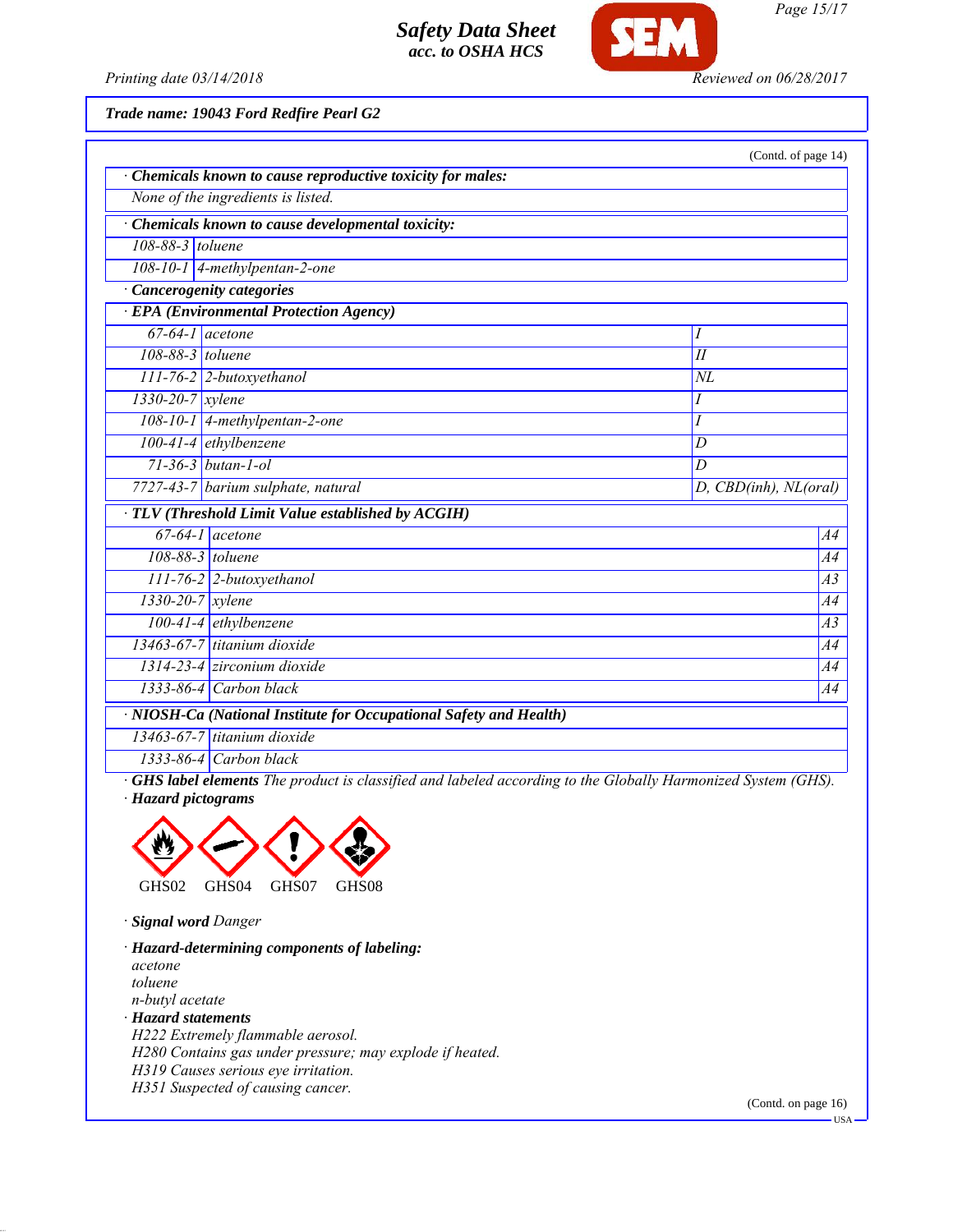

*Page 16/17*

*Printing date 03/14/2018 Reviewed on 06/28/2017*

*Trade name: 19043 Ford Redfire Pearl G2*

|                                 | (Contd. of page 15)                                                                                           |
|---------------------------------|---------------------------------------------------------------------------------------------------------------|
|                                 | H361 Suspected of damaging fertility or the unborn child.                                                     |
|                                 | H336 May cause drowsiness or dizziness.                                                                       |
|                                 | H373 May cause damage to organs through prolonged or repeated exposure.                                       |
| <b>Precautionary statements</b> |                                                                                                               |
| <i>P201</i>                     | Obtain special instructions before use.                                                                       |
| P <sub>202</sub>                | Do not handle until all safety precautions have been read and understood.                                     |
| <i>P210</i>                     | Keep away from heat/sparks/open flames/hot surfaces. - No smoking.                                            |
| <i>P211</i>                     | Do not spray on an open flame or other ignition source.                                                       |
| <i>P251</i>                     | Pressurized container: Do not pierce or burn, even after use.                                                 |
| <i>P260</i>                     | Do not breathe dust/fume/gas/mist/vapors/spray.                                                               |
| P <sub>264</sub>                | Wash thoroughly after handling.                                                                               |
| <i>P271</i>                     | Use only outdoors or in a well-ventilated area.                                                               |
| P280                            | Wear protective gloves/protective clothing/eye protection/face protection.                                    |
| $P304 + P340$                   | IF INHALED: Remove person to fresh air and keep comfortable for breathing.                                    |
|                                 | P305+P351+P338 If in eyes: Rinse cautiously with water for several minutes. Remove contact lenses, if present |
|                                 | and easy to do. Continue rinsing.                                                                             |
| $P308 + P313$                   | IF exposed or concerned: Get medical advice/attention.                                                        |
| P312                            | Call a poison center/doctor if you feel unwell.                                                               |
| P314                            | Get medical advice/attention if you feel unwell.                                                              |
| $P337 + P313$                   | If eye irritation persists: Get medical advice/attention.                                                     |
| $P403 + P233$                   | Store in a well-ventilated place. Keep container tightly closed.                                              |
| <i>P405</i>                     | Store locked up.                                                                                              |
| $P410 + P403$                   | Protect from sunlight. Store in a well-ventilated place.                                                      |
| $P410 + P412$                   | Protect from sunlight. Do not expose to temperatures exceeding 50°C/122°F.                                    |
| <i>P501</i>                     | Dispose of contents/container in accordance with local/regional/national/international<br>regulations.        |
| $-1$ $-1$ $-1$ $-1$             |                                                                                                               |

*· Chemical safety assessment: A Chemical Safety Assessment has not been carried out.*

### *\* 16 Other information*

*This information is based on our present knowledge. However, this shall not constitute a guarantee for any specific product features and shall not establish a legally valid contractual relationship.*

*· Department issuing SDS: Environment protection department.*

- *· Contact: Rita Joiner (rjoiner@semproducts.com)*
- *· Date of preparation / last revision 03/14/2018 / 16*
- *· Abbreviations and acronyms:*

*RID: Règlement international concernant le transport des marchandises dangereuses par chemin de fer (Regulations Concerning the International Transport of Dangerous Goods by Rail)*

*ICAO: International Civil Aviation Organisation*

*ADR: Accord européen sur le transport des marchandises dangereuses par Route (European Agreement concerning the International Carriage of Dangerous Goods by Road)*

- *IMDG: International Maritime Code for Dangerous Goods*
- *DOT: US Department of Transportation*
- *IATA: International Air Transport Association*
- *ACGIH: American Conference of Governmental Industrial Hygienists*
- *EINECS: European Inventory of Existing Commercial Chemical Substances*
- *ELINCS: European List of Notified Chemical Substances*
- *CAS: Chemical Abstracts Service (division of the American Chemical Society)*
- *NFPA: National Fire Protection Association (USA)*
- *HMIS: Hazardous Materials Identification System (USA)*
- *VOC: Volatile Organic Compounds (USA, EU)*
- *LC50: Lethal concentration, 50 percent*
- *LD50: Lethal dose, 50 percent*
- *PBT: Persistent, Bioaccumulative and Toxic*
- *vPvB: very Persistent and very Bioaccumulative*
- *NIOSH: National Institute for Occupational Safety*

(Contd. on page 17)